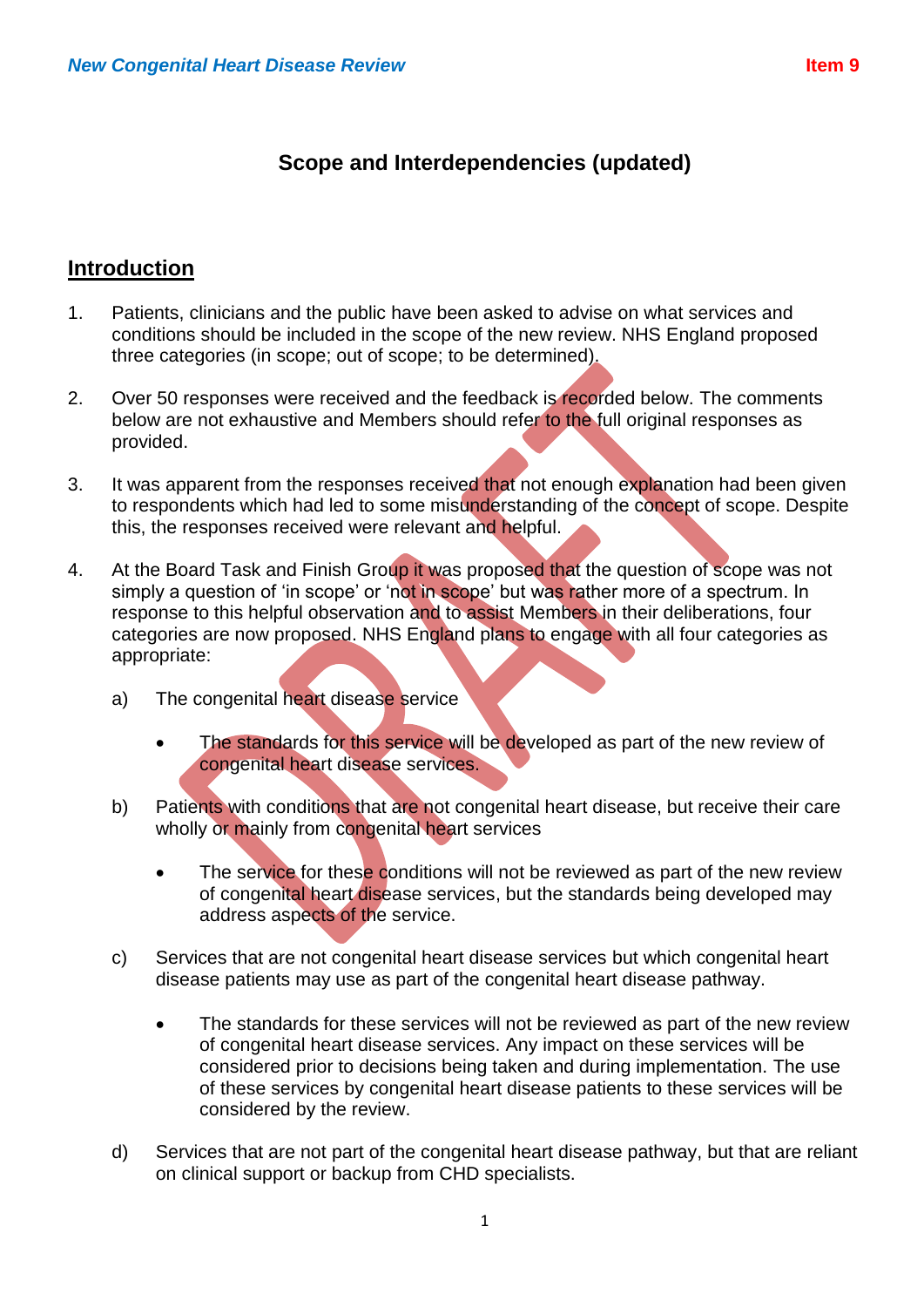The standards for these services will not be reviewed as part of the new review of congenital heart disease services. Any impact on these services will be considered prior to decisions being taken and during implementation.

## **In scope**

- 5. A number of services were originally listed as potentially being in scope. Respondents agreed. Some asked that the categories be further clarified. Services that were considered to be within scope were:
	- a) Improving the quality of care of people with suspected or diagnosed congenital heart disease along the whole patient pathway:
		- Fetal diagnosis of congenital heart disease.
		- Pre-natal care (including care of women whose unborn child has suspected or confirmed congenital heart disease).
		- Care for children and young people.
		- Transition from children's services to adult services.
		- Care for adults.
		- End of life care
	- b) Care and support for families suffering bereavement and / or poor outcomes from surgery or other intervention for congenital heart disease.
	- c) The review covers all care for congenital heart disease commissioned by the NHS for people living in England.
- 6. Guy's and St Thomas' NHS Foundation Trust stated: *'We are fully supportive of all the aspects listed as being within the scope of the review enabling a complete view of the service for patients with congenital heart disease from antenatal diagnosis through childhood and transition into adulthood and including support of the family.'*
- 7. A cross party group of Parliamentarians wrote: *'it makes no sense to exclude Scottish congenital heart surgery services from the scope of this Review. We remain one United Kingdom and if services can be coordinated cross-border between Northern Ireland and the Irish Republic, why cannot this be so within our own country? The NHS Constitution gives patients the right to make choices over their healthcare; that right should become a reality for congenital heart disease people living in the far north of England through access to Scottish services as it is for those in the South.'*

## **Out of scope**

8. NHS England set out a number of services which it considered to be out of scope of the new review of congenital heart disease services. Responses to these services are set out below.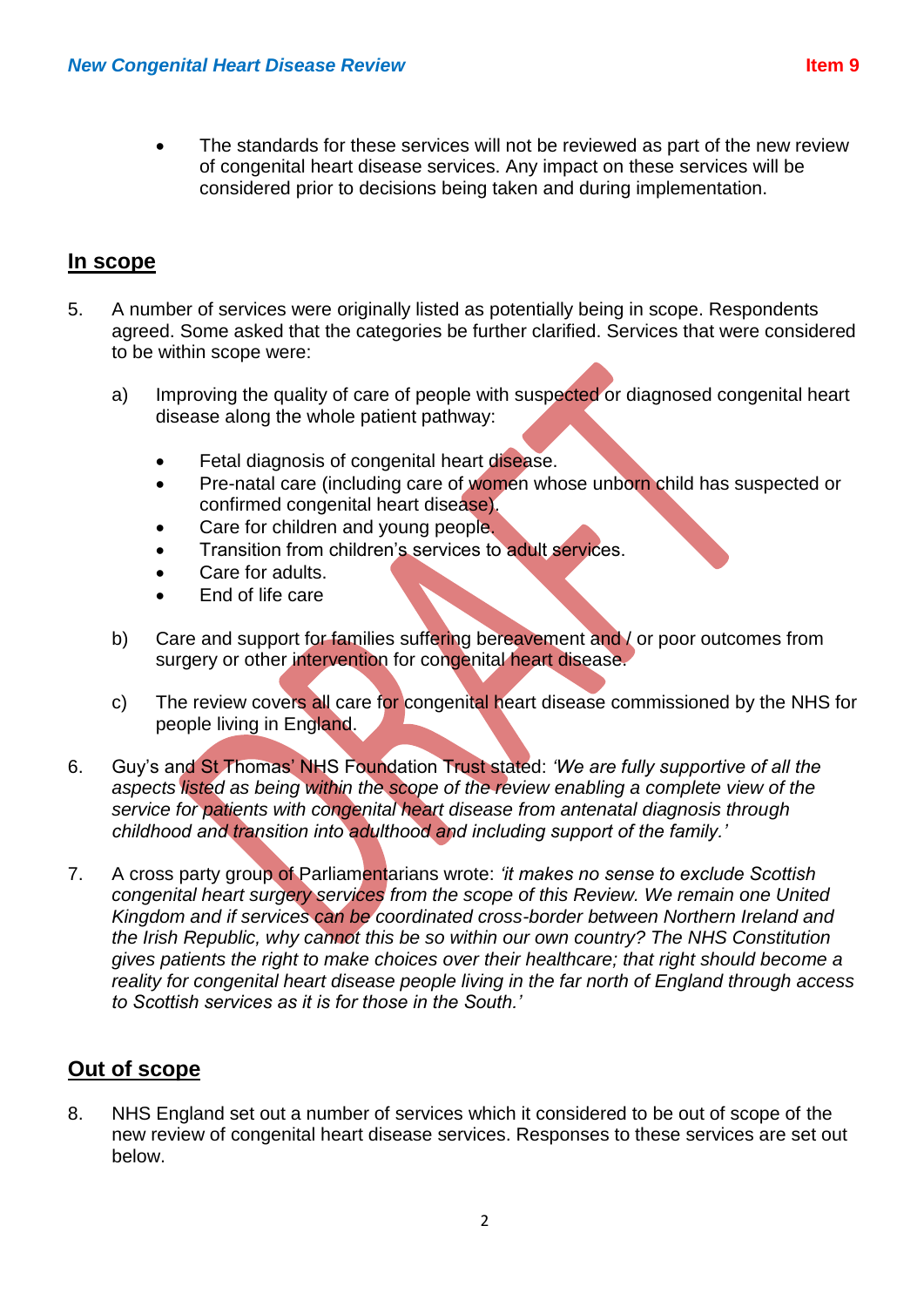#### **Neonatal, paediatric and adult intensive care unit (ICU) services and transport and retrieval services.**

- 9. A number of respondents have recommended that neonatal, paediatric and adult intensive care unit (ICU) services and transport and retrieval services should be within the scope of the review.
- 10. The Children's Heart Surgery Fund stated: *'It makes no sense to exclude travel and access from the scope of this review and would fly in the face of the Health Secretary's affirmation that the new Review would take full account of the IRP report.'*
- 11. Leicestershire HOSC stated that it *'is concerned that the document does not include the following as "in Scope": ECMO Services, Paediatric Intensive Care Services. We believe that the Independent Reconfiguration Panel's report at recommendations Six and Eleven would point to these two services as being "in Scope".'*

## **Other interdependent clinical services (for example other tertiary paediatric services).**

- 12. Great Ormond Street Hospital for Children NHS Foundation Trust stated: '*It is important that the necessary interdependencies are included in the review (currently out of scope – Section 7, item 5). It is crucial that there is urgent 24/7 access to many other specialities, in particular for in-patient hospital care (e.g. ENT, general surgery, ICU, anaesthesia, neurology, respiratory medicine, nephrology, haematology, etc.).'*
- 13. One respondent stated<sup>1</sup>: 'Any major reorganisation of congenital cardiac services, that *does not include the impact and on-going effects on other allied tertiary specialities is almost bound to be flawed, and likely to lead to unintended consequences if not appropriately factored into any decision-making.'*

## **Local maternity services.**

**.** 

*14.* Central Manchester University Hospitals NHS Foundation Trust wrote: *'We believe that the provision of complex or specialised maternity services for women with congenital cardiac disease requires more detailed consideration and is paramount. Whilst adults with congenital cardiac disease are within the scope of the review, local maternity services are not. It is important to consider the sub-set of women who are pregnant and require specialist obstetric care, either because of maternal cardiac disease or foetal cardiac disease. In our experience, care for such women is not always available locally, and effective care for this cohort is vital in ensuring a positive outcome for mother and baby. The co-location of obstetrician, paediatric cardiologist and surgeon provides the best access for mother and child, creates the service with optimum opportunity for favourable outcome, and minimises the risks of separation. As such, services for this group of women should be considered within the scope of the review.'*

 $1$  Where respondents appeared to be writing in a personal capacity as opposed to on behalf of a group or organisation, their responses have been anonymised.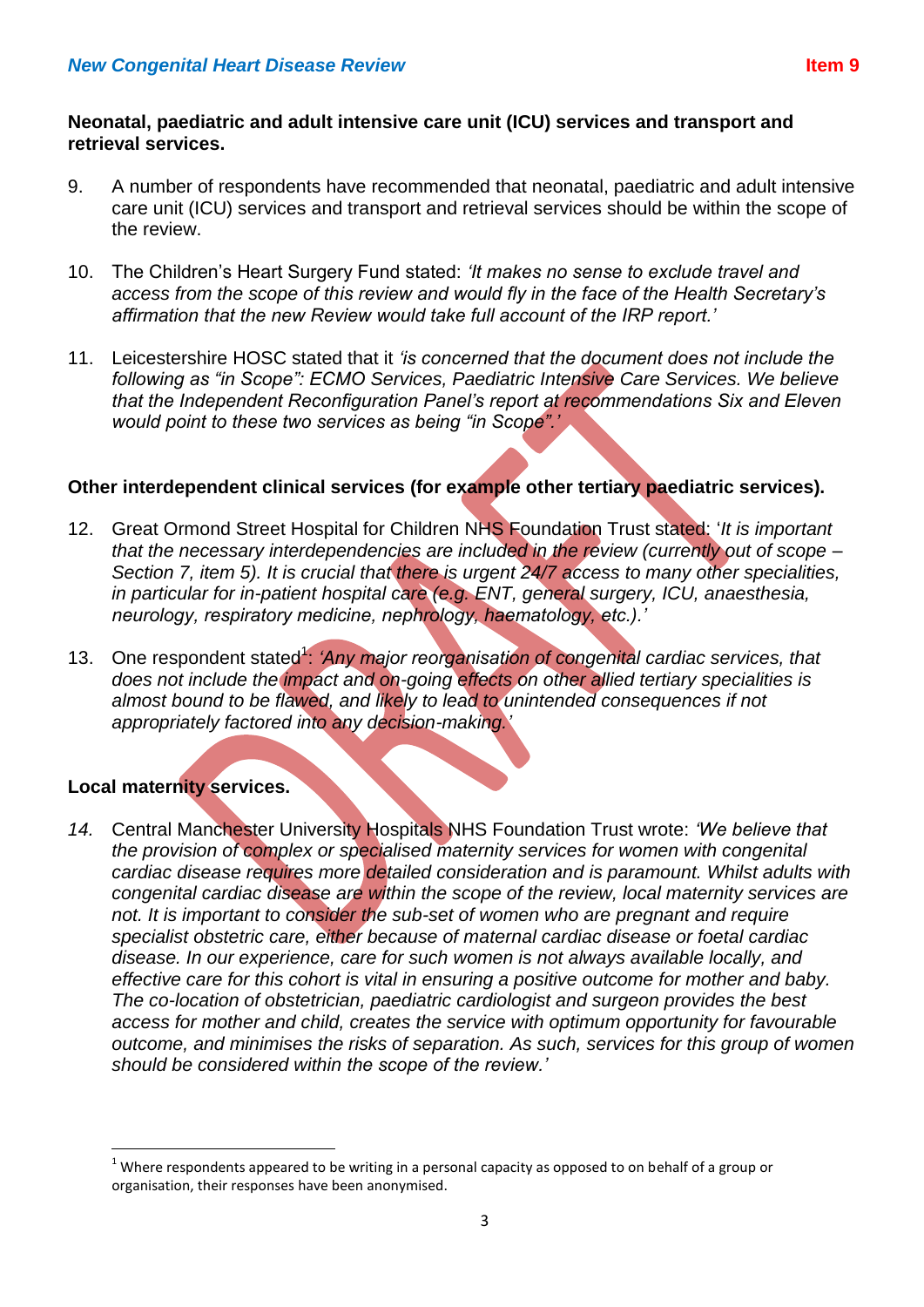15. Bristol Congenital Heart Unit wrote: *'The current proposal for Scope does not make clear the plans for cardiac obstetric services. We are unclear about the meaning of "local maternity services". Comprehensive cardiac obstetric services are an essential component of an adult congenital heart service. However, most cardiac obstetric clinics cater for both congenital and acquired heart disease in pregnant women. It would be helpful to clarify plans to cover this aspect of care. In our view cardiac obstetric services should be part of the review.'*

#### **Some general comments on the 'out of scope' section were received:**

- *16.* Guy's and St Thomas' NHS Foundation Trust wrote: *'We recognise the need for the boundaries to the services included in the review and would agree that those listed as being out of scope are not the primary focus of this particular review. We would however like to stress the importance of interdependencies within both children's and adult services. High quality neonatal, paediatric and adult intensive care, transport and retrieval services are essential to ensure a high quality Congenital Cardiology and Cardiac Surgery service. Adults with congenital heart disease require the full range of medical, surgical and obstetric services and the interdependency of other tertiary Paediatric services has been well established. The review process will need to consider how these important linkages and their impact on the quality of Congenital Cardiac Services are taken into account.'*
- *17.* One respondent stated: *'All three excluded issues strike me as entirely central to arguments about the whole life pathway and the standards of patient care. In the absence of reasoned justification, the most likely explanation seems to be that some of your preferred "winners" do rather badly on these assessments, which are therefore being discounted and ignored.'*
- 18. Leicester City Council wrote: *'The excluded services, those not intrinsically linked to the treatment of congenital heart disease itself, as in the out of scope list, but which are used by patients with congenital heart disease or related to services for them, require robust pathways for access. Thus detail of the managed linkages to be made in the course of the review with these services is to be welcomed.'*
- *19.* A cross party group of Parliamentarians wrote: *'By excluding intensive care, neonatal and maternity services from the scope of this review, we are concerned that this would repeat the mistake of the Safe and Sustainable Review (as attested by the Save Our Surgery judicial review outcome) by effectively disregarding the value of gold-standard co-located services to quality congenital heart services. As clinicians told the IRP:* "co-location with specialist children's services [is] as significant to the quality of service as the size of the team and scale of the activity of the specialist surgical centre."*'*
- *20.* The Chair of the Joint Health Overview and Scrutiny Committee (Yorkshire and the Humber) wrote: *'There are concerns that service areas such as neonatal, paediatric and adult intensive care unit services and local maternity services are currently deemed to be outside the scope of the review. Such matters were intrinsic elements of the Safe and Sustainable Review and are referenced within the associated standards documents… It also seems illogical to exclude transport and retrieval services as part of a national service review that aims to deliver a national service to national standards. Transport and retrieval services will be vital elements of the service into the future – particularly if the*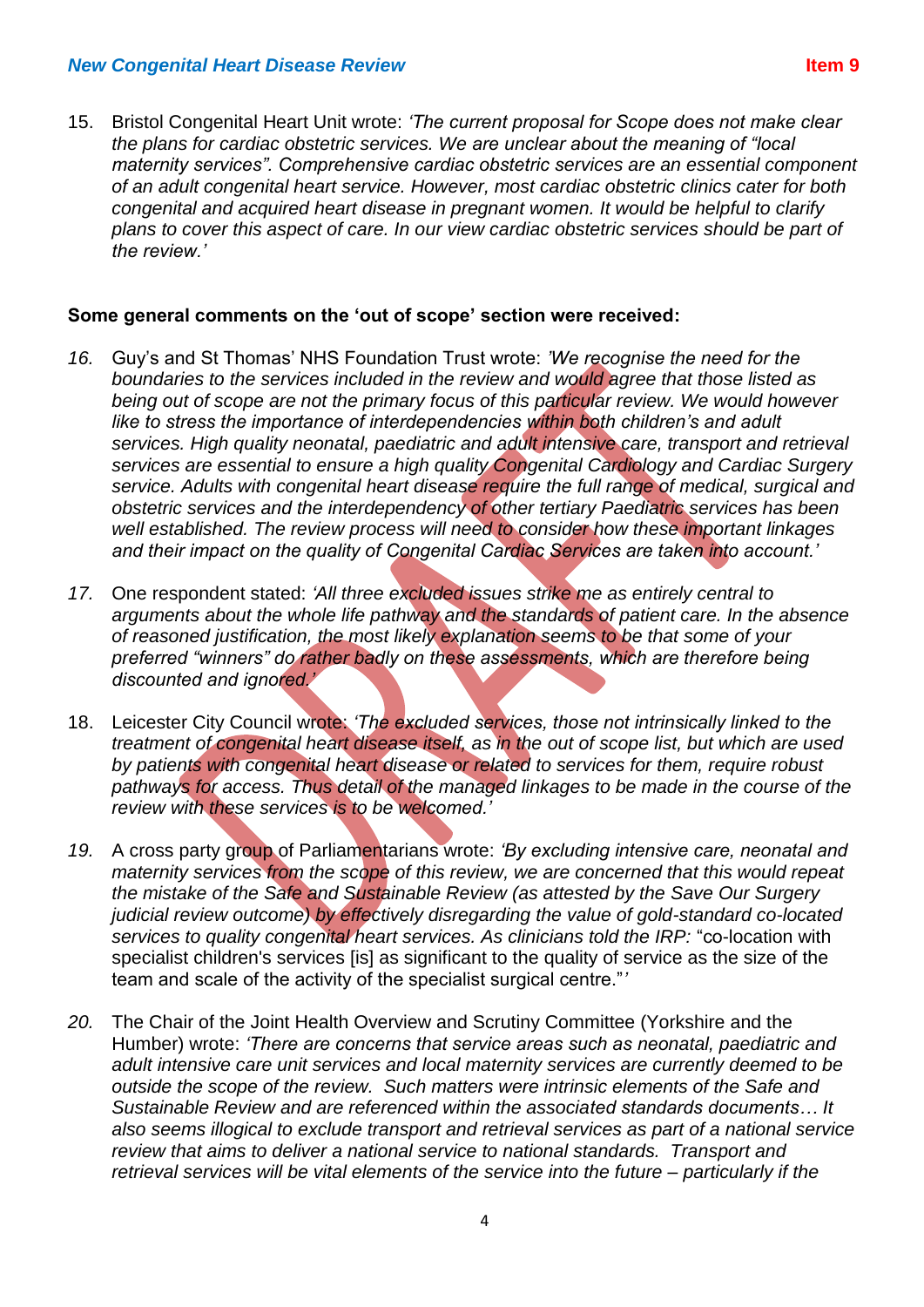*outcome of the review results in fewer surgical centres. There will need to be clear and consistent standards for transfers and retrievals.'*

# **To be determined**

21. A number of services were identified whose inclusion in scope was to be determined. Responses are set out below.

## **Children, young people and adults with congenital heart arrhythmias.**

- 22. Respondents recommended that children, young people and adults with congenital heart arrhythmias should be included in the scope of the review.
- *23.* One respondent wrote: *'It is vitally important that services for children, young people and adults with congenital heart arrhythmias are in scope for the review. Management of rhythm disturbances is an essential element of the Congenital Heart Disease pathway.'*

## **Children and young people with acquired heart disease.**

24. Respondents recommended that children and young people with acquired heart disease should be included in the scope of the review.

## **Children and young people with inherited heart disease.**

- 25. The majority of respondents to this service supported its inclusion within the scope of the review.
- 26. One respondent recommended that children and young people with inherited heart disease should be excluded from scope, 'except [for] a reference to include relationships to genetic services'.

## **Adults with inherited heart disease.**

- 27. A number of respondents supported including adults with inherited heart disease within the scope of the review; a smaller number recommended that adults with inherited heart disease be excluded from scope.
- 28. One respondent recommended that adults with inherited heart disease should be excluded from scope, 'except [for] a reference to include relationships to genetic services'.
- *29.* One respondent stated: *'My proposal to include adults with inherited cardiac disease might seem controversial and I do not wish to suggest that all such services need to be within a congenital heart centre. However, where the potential care of a child with cardiac disease is involved (as will be the case where an inherited cardiac condition is diagnosed in*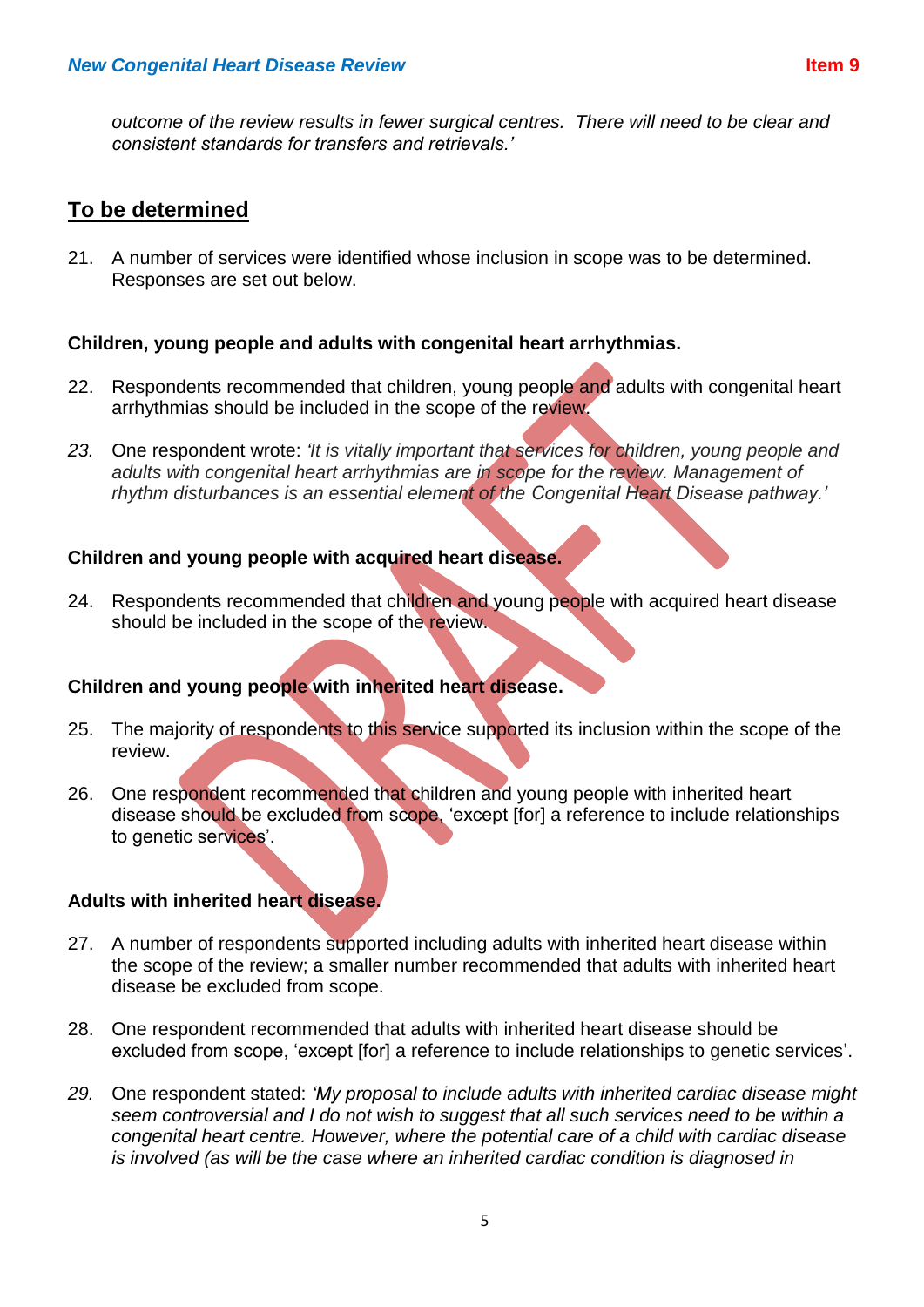*parent/sibling etc) then I believe the review needs to take a view and provide standards etc.'*

#### **Cardiac extra corporeal membrane oxygenation (ECMO) for children and young people.**

- 30. Respondents to this category supported the inclusion of cardiac ECMO for children and young people.
- 31. The Evelina Children's Heart Organisation stated: "*…for surgery on the more complex conditions (transplant included) cardiac ECMO is absolutely intrinsic and vital.*
- 32. Leicester City Council stated: *"We would support the inclusion of ECMO from the outset, as from the evidence we took during our scrutiny process it is apparent that ECMO is an essential part of the treatment of congenital heart disease in children.'*
- 33. One respondent wrote: *'ECMO and complex tracheal surgery services are closely interlinked with cardiac surgery (i.e. must be able to provide cardiac ECMO if undertaking cardiac surgery; and complex tracheal surgery requires bypass capability). While any decision about these services may therefore "follow" the decision on configuration of cardiac surgical services, this dependence and the order of decision-making needs to be clear in the review.'*
- *34.* One respondent stated that it would be *'better termed Mechanical Circulatory Support (MCS) as this term covers ECMO and all other forms of support which are not mentioned (e.g. VAD).'*

## **Respiratory ECMO for children and young people.**

- 35. Many respondents supported including respiratory ECMO for children and young people within the scope of the review, however a smaller number disagreed and said that it should be excluded from scope.
- 36. Leicester City Council stated: *"We would support the inclusion of ECMO from the outset, as from the evidence we took during our scrutiny process it is apparent that ECMO is an essential part of the treatment of congenital heart disease in children.'*
- 37. One respondent stated: *"The scope MUST include respiratory ECMO, Tracheal Surgery and Cardiothoracic transplantation as these are inherent components of delivering congenital heart services. None can be delivered without complete dependence on paediatric cardiac surgery services. To exclude them from the review would fail to acknowledge the essential interdependence of these services.'*
- *38.* Children's Heart Surgery Fund stated: *'We note that the role of respiratory ECMO and heart transplant services in the scope of the review is to be determined. We would warn the new Review against repeating the mistake of its predecessor by overemphasising the importance of the location of existing heart transplant and extracorporeal membrane oxygenation (ECMO) services. We believe that neither is central to the determination of the location of the provision of paediatric cardiac services and whilst we appreciate the*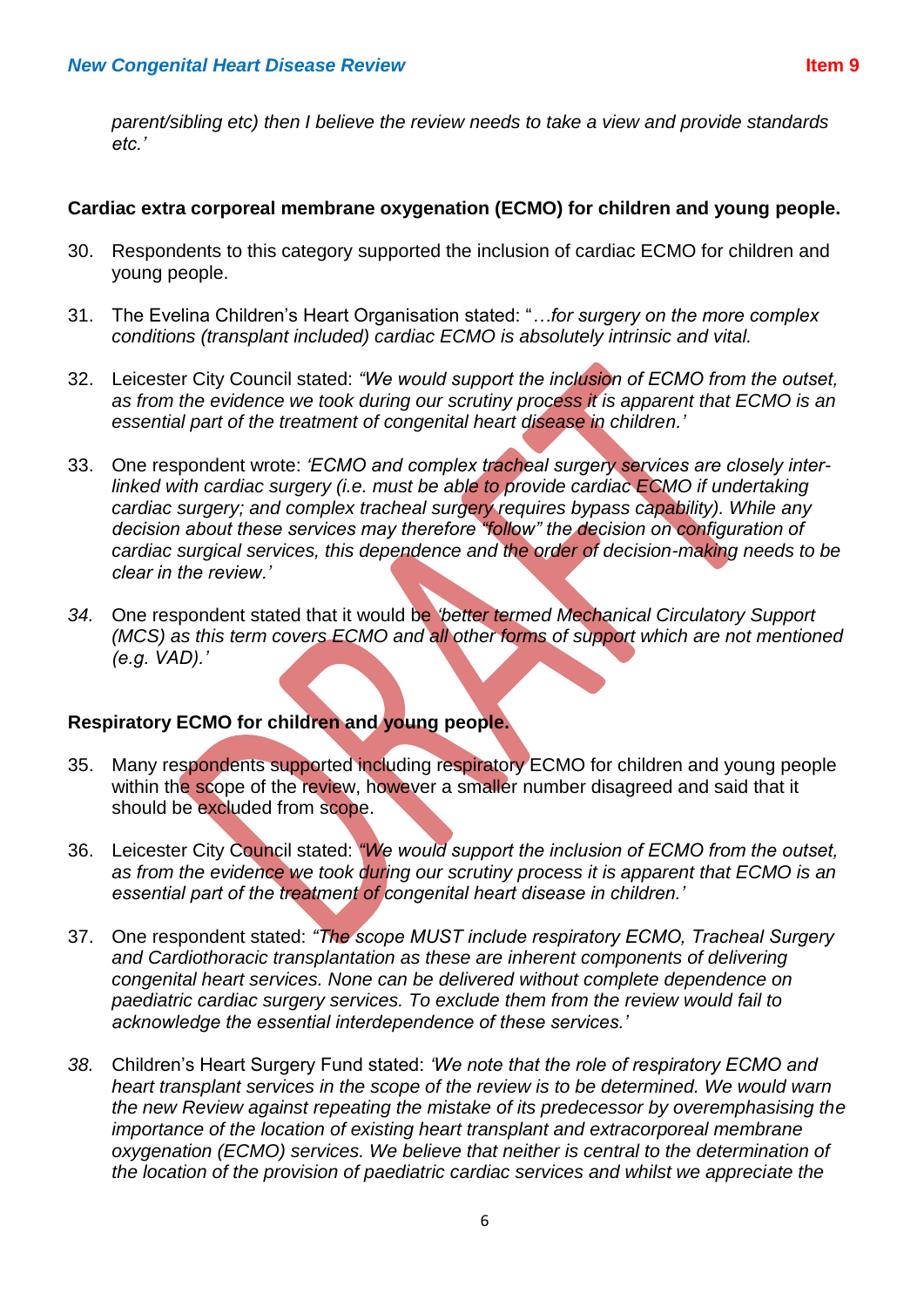*need for them to be considered, we believe that the Review should abide by the IRP's Recommendation 11 that* "decisions about the future of cardiothoracic transplant and respiratory ECMO should be contingent on the final proposals for congenital heart services."*'*

#### **Cardiac extracorporeal life support (ECLS) for adults.**

- 39. Many respondents supported including ECLS for adults within the scope of the review, however a small number disagreed and said that it should be excluded from scope.
- *40.* One respondent stated that it would be *'better termed Mechanical Circulatory Support (MCS) as this term covers ECMO and all other forms of support which are not mentioned (e.g. VAD).'*
- 41. East Midlands Congenital Heart Service stated: *'This needs to be more clearly defined; if in the context of ECPR (resuscitation) then no, if in the context of providing post operative cardiac support then this is mandatory to support any ACHD surgical programme in the same way as for a paediatric service.'*

#### **Respiratory ECMO for adults.**

- 42. The majority of respondents to this service recommended that respiratory ECMO be excluded from the scope of the review, however a small number felt that it should be included within the scope of the review..
- 43. One respondent stated: *'adult respiratory ECMO functions completely independently of adult congenital heart disease and would not be relevant.'*

## **Complex tracheal surgery.**

- 44. Respondents supported the inclusion of complex tracheal surgery to the scope of the review. One respondent, however, questioned the relevance, stating: 'not clear how his relates'.
- 45. One respondent stated: *"The scope MUST include respiratory ECMO, Tracheal Surgery and Cardiothoracic transplantation as these are inherent components of delivering congenital heart services. None can be delivered without complete dependence on paediatric cardiac surgery services. To exclude them from the review would fail to acknowledge the essential interdependence of these services.'*
- 46. Alder Hey Children's NHS Foundation Trust: *'ECMO and complex tracheal surgery services are closely inter-linked with cardiac surgery (i.e. must be able to provide cardiac ECMO if undertaking cardiac surgery; and complex tracheal surgery requires bypass capability). While any decision about these services may therefore "follow" the decision on configuration of cardiac surgical services, this dependence and the order of decisionmaking needs to be clear in the review.'*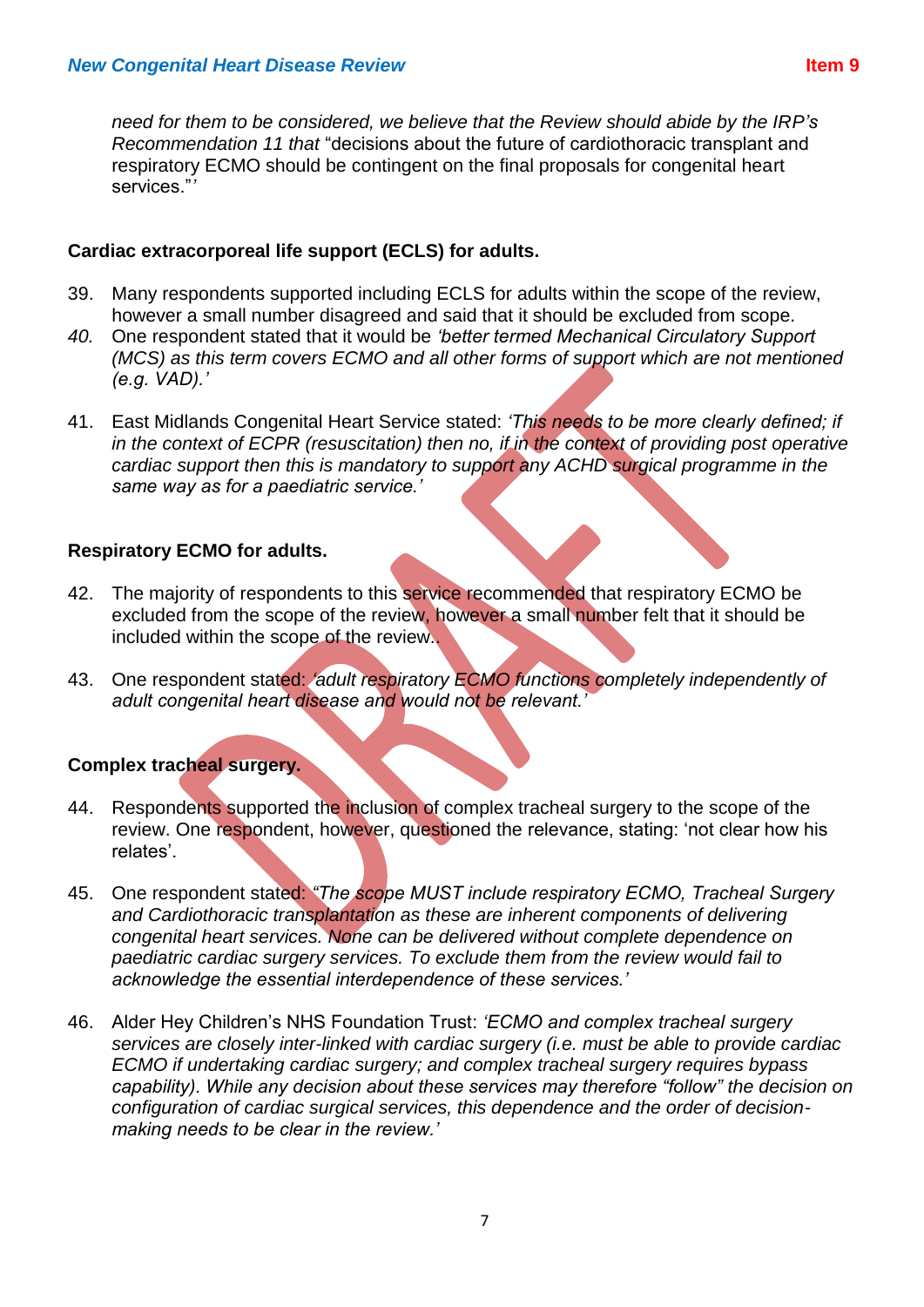#### **Heart transplant and bridge to transplant services for child and young person.**

- 47. Respondents supported the inclusion of heart transplant and bridge to transplant services for child and young people.
- 48. One respondent stated: *"The scope MUST include respiratory ECMO, Tracheal Surgery and Cardiothoracic transplantation as these are inherent components of delivering congenital heart services. None can be delivered without complete dependence on paediatric cardiac surgery services. To exclude them from the review would fail to acknowledge the essential interdependence of these services.'*

#### **Heart transplant for adults.**

- 49. Many respondents supported the inclusion of heart transplant for adults within the review, but some disagreed.
- *50.* One respondent stated: *'The item "heart transplant for adults" is wrongly worded and it should be worded "heart transplants for adults with congenital heart disease". It is extremely important that this matter is included within the review.'*
- 51. One respondent recommended that this item *'should say heart and lung transplantation (some patients will need both with congenital heart disease) – could use the term cardiothoracic transplantation.'*

#### **Other suggested areas for inclusion:**

- 52. A number of other areas to be included within the scope of the review were suggested by respondents as detailed below.
- *53.* Birmingham Children's Hospital wrote: *'Networks of Care, and precisely what such Networks entail, are also fundamental to successful implementation, and patient and*  family experience, but are not mentioned. . . As for any Network to work in practice, *consistent and coordinated retrieval and transport is crucial. Ideally we would Networks to at least be in the 'to be determined' section.'*
- *54.* Great Ormond Street Hospital for Children NHS Foundation Trust stated: *'it is important that research and innovation are included as part of the scope of the review. Research and innovation are crucial to continue to provide sustainable, quality care for congenital heart disease. The ability to carry out such research and innovation is an important interdependency. The creation of large, sustainable specialist congenital heart centres/networks has the potential to create centres in England that are competitive with the best in the rest of the world.'*
- *55.* Newcastle Upon Tyne Hospitals NHS Foundation Trust stated: *'It should also be part of the scope of this review to establish well defined clinical pathways with clear referral*  routes for more complex aspects of patient care, to ensure future provision of the following *services:* 
	- *Heart transplant for adult congenital patients.*